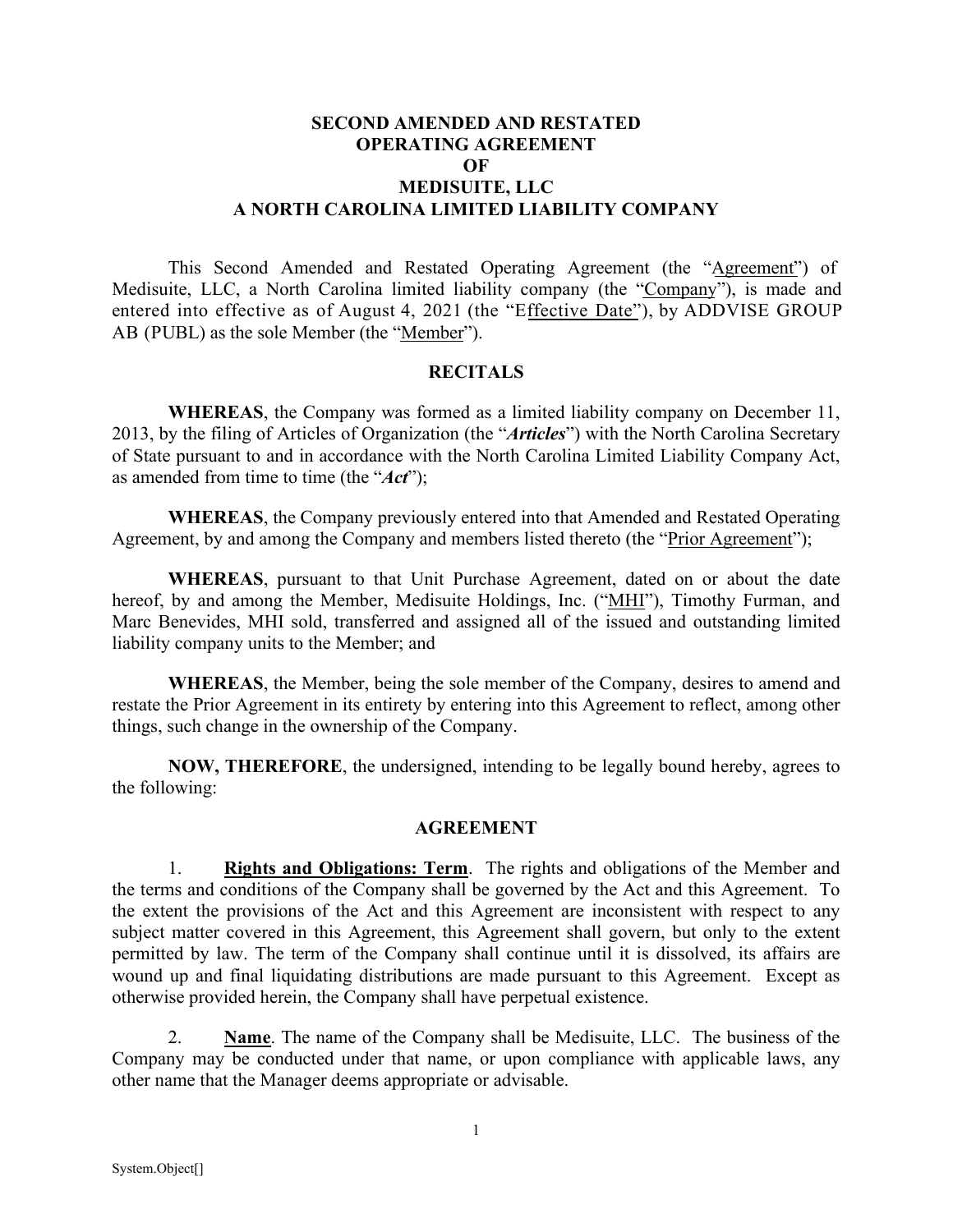3. **Purpose**. The purpose of the Company is to engage in any lawful activity which a limited liability company may carry on under the Act. Nothing in this Agreement shall prohibit the Member from engaging in any business, investment or other activity of any kind, even if such business, investment or activity is competitive with the Company's business.

4. **Registered Office; Registered Agent**. The name and address of the Company's registered agent for service of process in the State of North Carolina is Corporation Service Company 2626 Glenwood Avenue, Suite 550 Raleigh, NC 27608. The Company's agent for service of process in North Carolina may be changed at any time, subject to any limitations as provided in the Act.

5. **Tax Classification; Requirement of Separate Books and Records and Segregation of Assets and Liabilities**. The Member acknowledges that because the Company will have a single Member, pursuant to Treasury Regulation Section 301.7701-3, the Company shall be disregarded as an entity separate from its owner for U.S. federal income tax purposes until the effective date of any election the Company may make to change its classification for U.S. federal income tax purposes to that of a corporation by filing IRS Form 8832, Entity Classification Election or until the Company has more than one Member, in which case it would be treated as a partnership for U.S. federal income tax purposes (provided that the Company has not elected on Form 8832 to be treated as a corporation). In all events, however, the Company shall keep books and records separate from those of its sole Member and shall at all times segregate and account for all of its assets and liabilities separately from those of its sole Member.

6. **Title to Assets; Transactions**. The Company shall keep title to all of its assets in its own name and not in the name of its Member. The Company shall enter into and engage in all transactions in its own name and not in the name of its Member.

7. **Member's Name and Address**. The name and the business address of the Member is as set forth below. A Manager or any Member may change their address used for purposes of this Agreement upon notice thereof to the Company.

> ADDvise Group AB (publ), Grev Turegatan 3, 114 46 Stockholm, Sweden

# 8. **Capital Contributions**.

(a) The Member shall not be required to lend any funds to the Company, make any capital contributions or other payments to the Company, or (except as required under the Act) repay any amount to the Company or any creditor of the Company. Capital contributions to the Company, to the extent made, shall be reflected on the books of the Company.

(b) The debts, obligations and liabilities of the Company, whether arising in contract, tort or otherwise, shall be solely the debts, obligations and liabilities of the Company, and the Member shall not be obligated personally for any such debt, obligation or liability by reason of being a Member.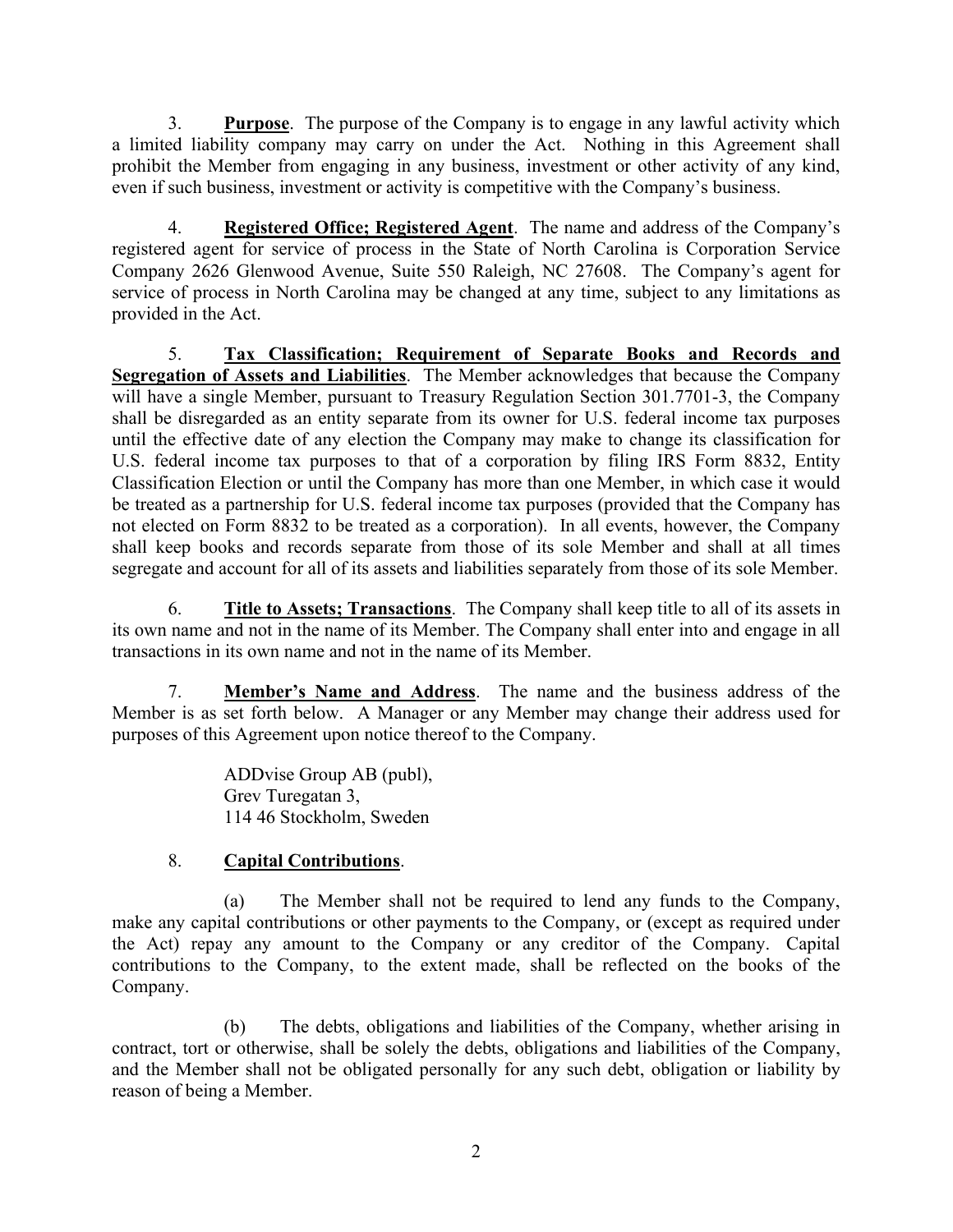9. **Liability of the Member**. The Member shall not be liable for any debts or losses of capital or profits of the Company or be required to contribute or lend funds to the Company.

10. **Distributions**. Subject only to (i) the laws of fraudulent conveyance of the State of North Carolina and (ii) any and all other contractual restrictions agreed to by the Company or its Member in writing, the Manager shall have authority to cause the Company to distribute cash or property to the Member, in such amounts, at such times and as of such record dates as the Manager shall determine.

# 11. **Management**.

(a) Manager; Term; Removal; Successors. The number of Managers of the Company shall be fixed from time to time by approval of the Member. The Member currently intends that the Company shall have one (1) initial manager (the "Manager") who shall initially be Rikard Akhtarzand. Unless the Manager resigns or is removed, such Manager shall hold office until a successor is elected and qualified. Any vacancy occurring for any reason in the position of Manager may be filled by approval of the Member.

(b) Authority. The business and affairs of the Company shall be managed exclusively by the Manager, provided however, that the Manager may delegate to officers the authority to carry out the Company's day to day functions. If, at any time, there is more than one Manager, all references to "Manager" shall mean "Managers" acting by unanimous agreement if there are two (2) Managers or by majority vote if there are more than two (2) Managers with each Manager having one (1) vote. The Manager shall have the power to do any and all acts necessary or convenient to or for the furtherance of the purposes of the Company described herein, including all powers, statutory or otherwise, which may be delegated to the Manager by the Member under the laws of the State of North Carolina. Any Manager is hereby designated as an authorized person, to execute, deliver and file any certificates (and any amendments and/or restatements thereof) necessary for the Company to qualify to do business in any jurisdiction in which the Company may wish to conduct business. Without limiting the general intent that all key business decisions of the Company may be made exclusively by the Manager, or be agreed upon by a majority of the Managers if there are two (2) or more Mangers, it is expressly agreed that no Manager shall, on behalf of the Company, without the prior oral or written approval of the Member: (i) loan any Company funds; (ii) incur any obligation on the credit of or binding on the Company except in the ordinary course of the Company's business; (iii) transfer, hypothecate, compromise or release any Company claim except for payment in full; and (iv) sell, lease or hypothecate any Company property or enter into any contract for such purpose other than in the ordinary course of the Company's business.

(c) Officers. The Manager may provide for the election of officers of the Company and may determine the powers, duties and compensation of such officers.

12. **Limitation of Liability; Indemnification**. Notwithstanding any other provision to the contrary contained in this Agreement, neither the Member nor any Manager shall be liable, responsible, or accountable in damages or otherwise to the Company or to the Member or assignee of the Member for any loss, damage, cost, liability, or expense incurred by reason of or caused by any act or omission performed or omitted by such Member or Manager, whether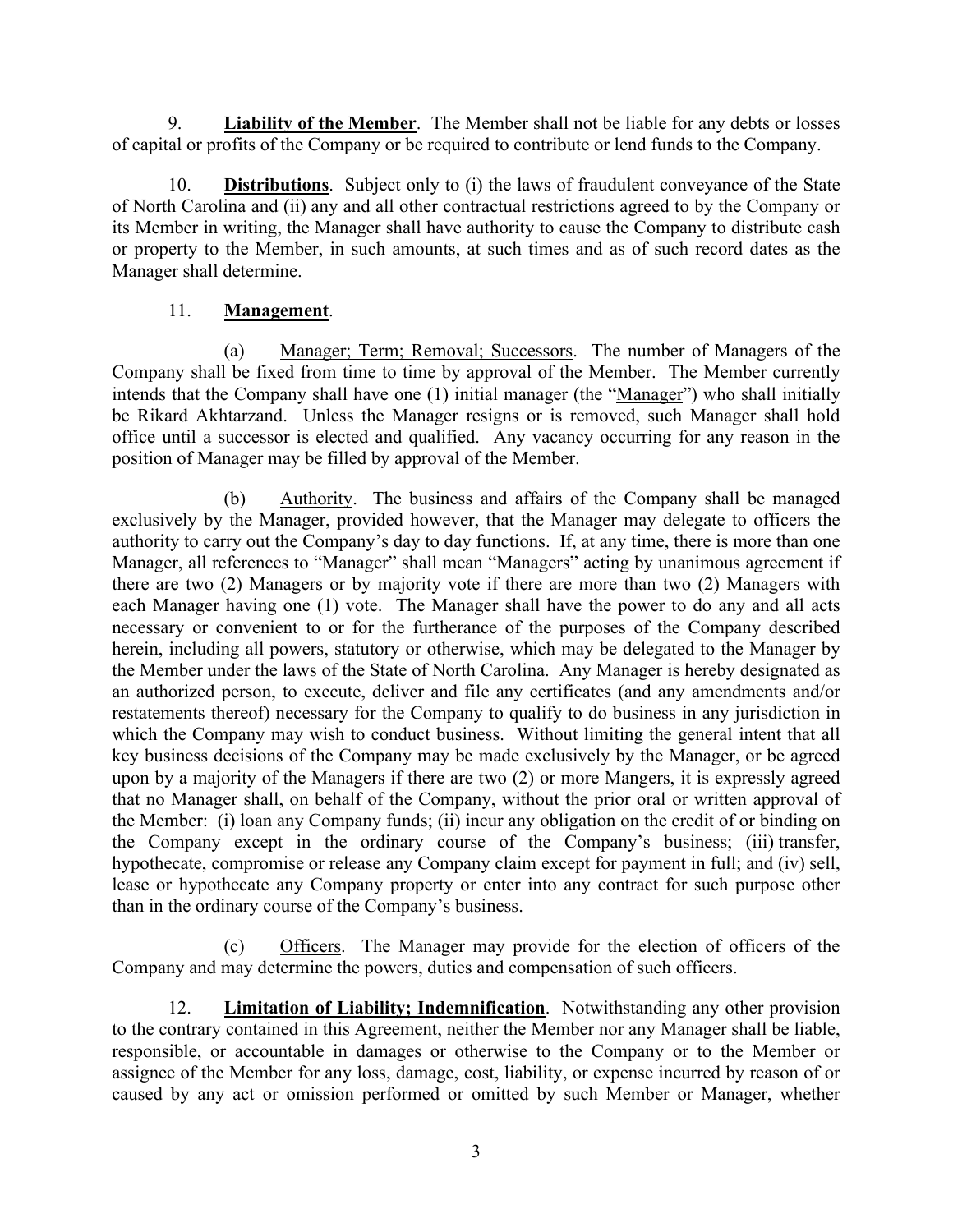alleged to be based upon or arising from errors in judgment, negligence, or breach of duty (including alleged breach of any duty of care or duty of loyalty or other fiduciary duty), except for (i) acts or omissions the Member or Manager knew at the time of the acts or omissions were clearly in conflict with the interest of the Company, or (ii) any transaction from which the Member or Manager derived an improper personal benefit, (iii) a willful breach of this Agreement, or (iv) gross negligence, recklessness, willful misconduct, or knowing violation of law. Without limiting the foregoing, neither the Member or Manager shall in any event be liable for (A) the failure to take any action not specifically required to be taken by the Member or Manager under the terms of this Agreement or (B) any mistake, misconduct, negligence, dishonesty or bad faith on the part of any employee or other agent of the Company appointed in good faith by the Manager.

13. **Transfer of Interests**. The Member may transfer the Member's membership interest in the Company at such time, in such amount and pursuant to such terms, in whole or in part, as the Member shall in the Member's sole discretion determine.

14. **Dissolution and Winding Up**. The Company shall dissolve only upon the first to occur of any of the following events: (a) approval of the Member to dissolve the Company; (b) the sale of all or substantially all of the assets of the Company; or (c) the entry of a decree of judicial dissolution. Upon dissolution of the Company, the Manager shall wind up the Company's affairs. Following the dissolution of the Company, the assets of the Company shall be applied to satisfy claims of creditors and distributed to the Member in liquidation as provided in the Act by the persons charged with winding up the affairs of the Company.

15. **Books and Records**. The Company shall keep books and records at its principal place of business, which shall set forth an accurate account of all transactions of the Company and which shall enable the Company to comply with the requirement that it segregate and account for its assets and liabilities separately from those of the Member. The Company shall prepare financial statements at least annually, which shall include at least a balance sheet and an income statement.

16. **Binding Effect**. Except as otherwise provided in this Agreement, every covenant, term, and provision of this Agreement shall be binding upon and inure to the benefit of the Member, and the Member's successors, transferees, and assigns.

17. **Entire Agreement; Amendment**. This Agreement constitutes the entire agreement with respect to the affairs of the Company and the conduct of its business, and supersedes all prior agreements and understandings, whether oral or written. The Company shall have no oral operating agreements. All amendments to this Agreement shall be in writing and signed by the Member.

18. **Headings**. Section and other headings contained in this Agreement are for reference purposes only and are not intended to describe, interpret, define, or limit the scope, extent, or intent of this Agreement or any provision hereof.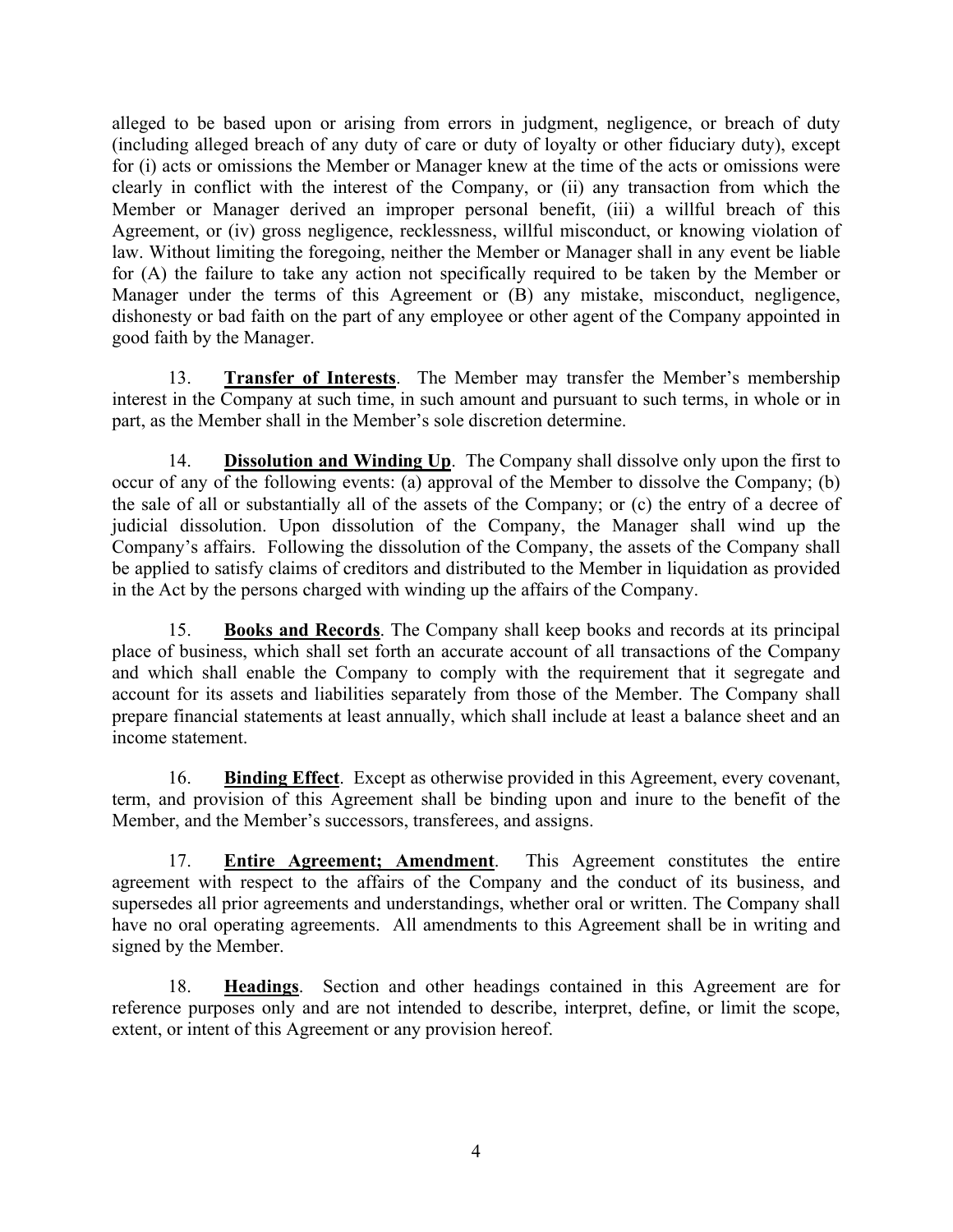19. **Severability**. Every provision of this Agreement is intended to be severable. If any term or provision hereof is illegal or invalid for any reason whatsoever, such illegality or invalidity shall not affect the validity or legality of the remainder of this Agreement.

20. **Governing Law**. The laws of the State of North Carolina shall govern the validity of this Agreement, the construction and interpretation of its terms, and organization and internal affairs of the Company and the limited liability of any Manager and Member.

[*Signature Page Follows*]